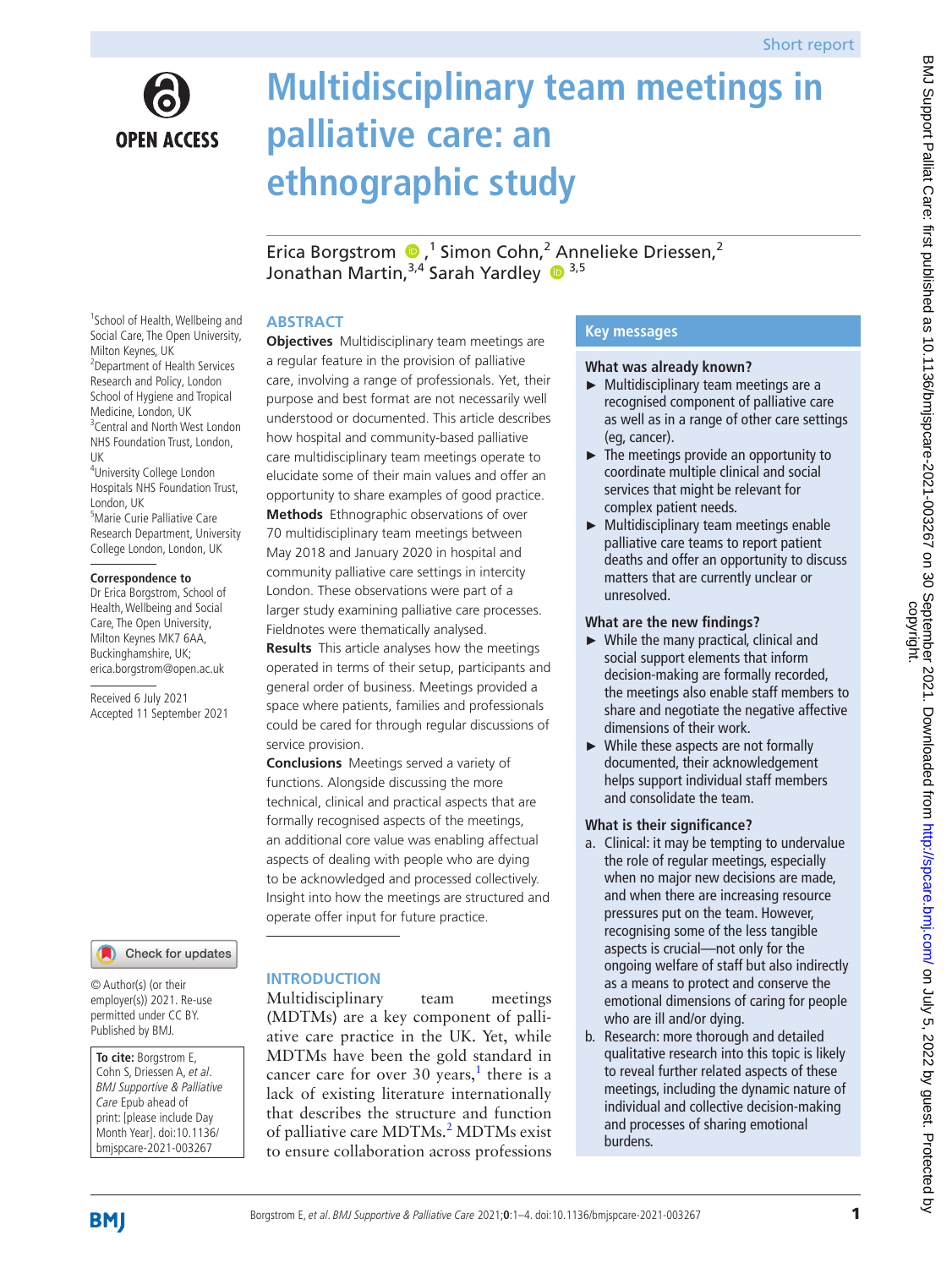(medical, nursing, occupational therapy, physiotherapy, social work and spiritual care)[,](https://www.bmj.com/content/340/bmj.c951.full) $3$  although the composition often varies. Meetings can include patient case discussions, decision-making, education and research.<sup>[4](#page-3-3)</sup> Over the years, MDTMs within palliative care have evolved, as teams draw on them for different purposes while increasingly working under system constraints. Against this background, we describe and analyse the MDTMs of a hospital and a community-based palliative care team to provide insight into how the meetings are structured and operate, to offer input for future practice, and as the basis for future research into the topic.

#### **METHODS**

Data were drawn from a larger ethnographic study of palliative and end-of-life care in the UK.<sup>5 6</sup> The study focused on two affiliated multidisciplinary palliative care teams in London, covering community and hospital care. Data for this paper were collected between May 2018 and January 2020 and comprise observations of over 70 MDTMs. Observations were primarily collected by AD, augmented by some made by EB and SC, all of whom are anthropologists trained in studying medical and health issues. Not being healthcare workers or specialists in palliative care ensured observations were made from an 'outsider's perspective', which provides a critical detachment to the topic.<sup>[7](#page-3-5)</sup> Each meeting was observed in full, with the presence of the researcher formally recorded and made known to everyone attending. Field notes were written both during and after each meeting in line with the restrictions imposed by the HRA ethics approval. All names, specific places and any identifying details of individual staff members and patients were redacted.

Field notes were typed up, imported into NVivo V.12 and analysed by the research team in two parallel operations. First, the pattern and format of each meeting were identified and compared with each other in order to generate a general summary of the structure of the MDT meetings. And second, specific aspects of the qualitative data were coded inductively and gradually grouped in order to create higher level categories.<sup>[8](#page-3-6)</sup> These preliminary topics and themes were then shared with the palliative care teams both on an ad hoc basis and during a number of scheduled workshops in order to solicit feedback and help refine them. It is these main, higher-level themes that are reported here.

Ethical approval for the study was obtained from all relevant parties: HRA (IRAS project ID: 239197), Research and Development of University College London Hospitals NHS Foundation Trust and the ethics committee at the London School of Hygiene and Tropical Medicine.

#### **Description of a typical meeting**

At the time of the study, each team (community and hospital) had approximately 20 staff; hospital

MDTMs were often complemented by people from collaborating services (specifically chaplaincy, bereavement services and/or pain team). The teams meet independently on the same day and time each week, on a day aligned with their joint teaching sessions. Meeting spaces varied depending on the availability of office space. At times, the rooms were too small for the teams, especially if the projector was used for electronic note sharing and taking.

#### **General format followed in both settings**

MDTMs were usually attended by all healthcare staff members, except the person covering triage and those part-time staff who prioritised time to directly see patients. The chair and note-taking functions rotated to promote equality and skill development; one person was charged with looking up any missing information (such as date of referral, diagnosis) via a laptop. In addition, they would confirm whether there was any documentation of a patient's wishes via an electronic system. Use of other computers and phones was avoided to reduce distractions, although urgent calls were always accepted.

The meetings were nominally scheduled to last 90min. The format followed a standard structure; introductions for any guests, brief discussion of recent deaths across the part of London they covered (allowing the bereavement officer to then leave), more in-depth discussion of individual complex cases, review of new referrals, an update on staff activities that day including joint visits and 1–1 meetings.

Discussion of complex cases was the core of MDTMs. Colleagues were encouraged to nominate cases prior to the meeting to facilitate record retrieval; however, urgent cases were added during the meeting. Each case presentation was led by one professional (often the keyworker), who would narratively describe the patient and their situation (known as the scenario), with those also familiar with the case contributing spontaneously. Discussion included overview of potential issues and areas staff felt required further support. Attendees would ask questions and offer suggestions, with the intention of reaching a consensus on next steps—such as coordinating a joint visit between different services. The amount of time complex case discussions took varied; occasionally the teams used discussion frameworks or timers to encourage concise descriptions, particularly when there were many cases to cover.

A summary of the case description and a list of action points were formally recorded. The use of a number of locally devised codes for record keeping—'nature of complexity', 'safeguarding or other risks', 'rapidly changing condition', 'equipment' and 'social support'—enabled more time for collective discussion and reflection. In addition, Outcome Assessment and Complexity Collaborative measures were agreed and recorded to describe the stage of illness.<sup>[9](#page-3-7)</sup>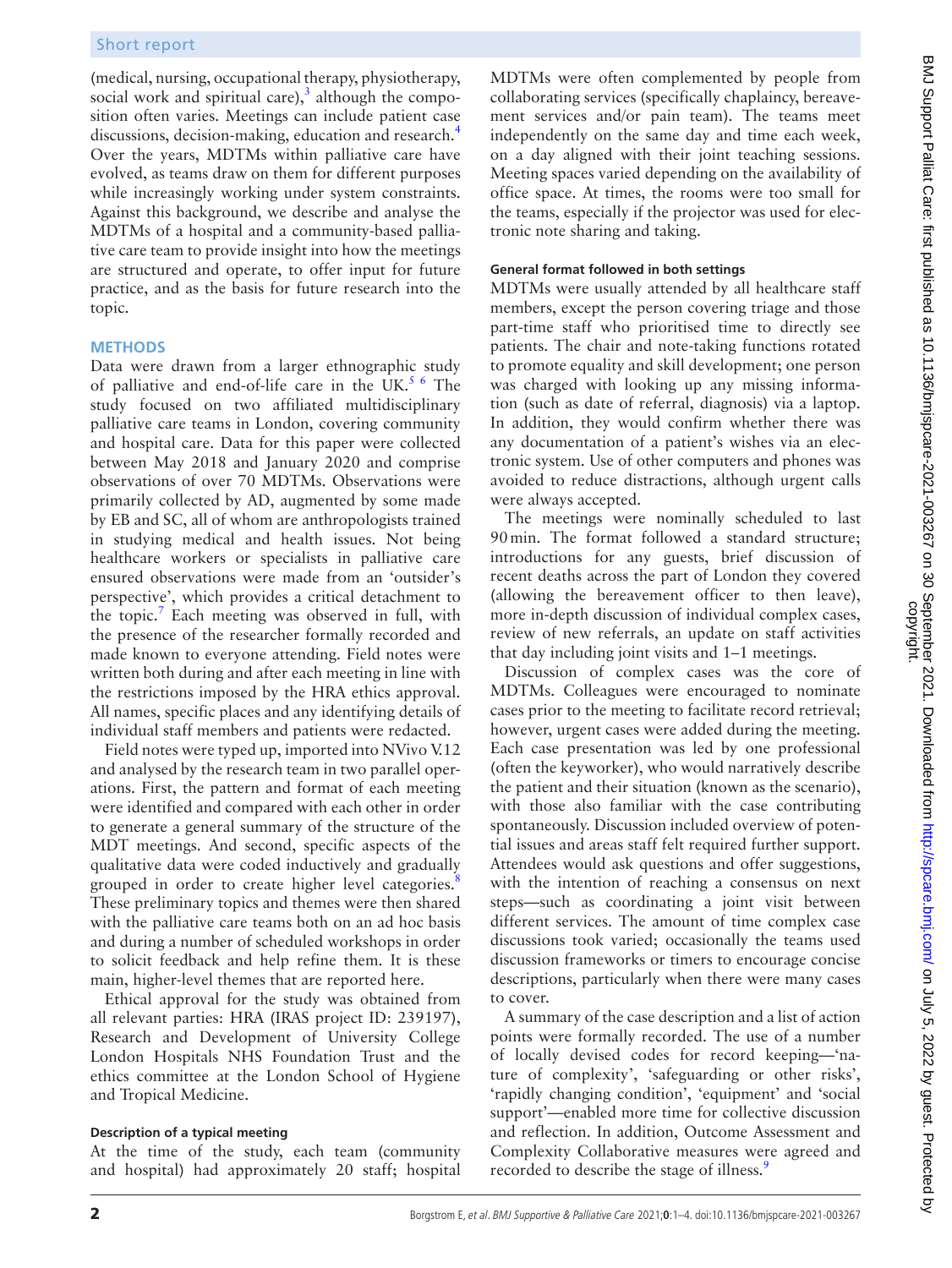### **Key observations**

The physical environment affected how meetings unfolded; being cramped into a space and not able to see everyone hampered discussion. A sense of collegiality was established by informal introductions, humour at the start or end of the meeting and simple actions such as sharing fruit and biscuits. While not all case discussions were immediately relevant to all staff present, contributions from anyone were always valued. Different disciplinary perspectives helped question assumptions and provide complementary expertise. New members of the team rapidly learnt how to present, and relate to, complex cases by attending and participating in MDTMs.

While all team members saw MDTMs as a central part of their work, it tended to be framed as a management and administrative task rather than a direct form of patient care. At times, staff expressed concerns that attending meetings reduced time available for interacting with patients and their families, an aspect of their work that they highly valued and was often pressurised due to workload volumes. But in addition to supporting clinical and practical concerns, such as treatment decisions, agreeing joint-visits or tracking patients as they moved been acute and community settings, we observed that MDTMs served several other functions. Staff were able to express their own emotional response to cases that were often complicated and frustrating to deal with. Although these affectual dimensions could not always be resolved, sharing them with the team shifted responsibility and burden from individual professionals to being acknowledged and taken on by the team. Our findings indicate that there can be a difference between what staff perceive the use of meeting to be, which may be more administrative, and the value of the meetings when considering how they influence patient care, staff well-being and collaborative working.

Standardised codes and team discussions established a shared understanding of what a complex case was. Often this related to instances when it is not clear what should happen next or who should take the lead for subsequent actions. Even when no new clinical decision arose, the opportunity to explore different possible ways to proceed had real value, cultivating individual and collective capacity to respond. Since many complex cases were discussed repeatedly at various MDTMs, a longitudinal perspective emerged that helped inform suggestions for how to proceed.

#### **DISCUSSION**

Research into MDTMs, and our own observations, indicates that they have several implicit and explicit functions. They are beneficial for teamwork and patient care $^{10}$ ; they provide attendees with the opportunity to gain awareness and appreciation of views central to different professions.<sup>11</sup> Professionals find them useful, providing a comprehensive approach to care viewed

as integral to palliative care,<sup>12</sup> even though there is complexity in the communication during meeting $12$ and meetings can be time-consuming.<sup>[13](#page-3-11)</sup>

Although the effectiveness of MDTMs is regularly considered, $^{14}$  $^{14}$  $^{14}$  rather than solely being opportunities to plan or make decisions about patient care, MDTMs provide support for individual professionals and are highly valuable for the solidarity and continuity of the team itself. While discussion of difficult cases is not intended to have therapeutic value for staff (they have other support systems for this), it nevertheless often helps individuals feel supported, release emotional burden and shift a case from being experienced as a personal burden to one the whole team takes responsibility for. Additionally, the regularity of meetings allows for the sharing and accumulation of expertise among members as well as informal training for rotating and new staff.

The MDTMs we observed differ from other MDTMS, such as those that follow cancer peer-review criteria to discuss all new referrals or other integrated community palliative care teams that are linked with hospices. Through the Forms of Care project, senior team members reflected on these elements, suggesting further work may be needed in terms of setting ground rules and articulating the major values of meetings.

There are several recommendations from our observations:

The space where a meeting is held often matters more than may be realised; this was noticed by the teams especially after doing online meetings (after data collection finished). Not only can it impact contributions and collegiality but also can impact the value accorded to the meetings.

An agreed format and prescribed timings help convey expectations while also ensuring that the meeting does not overrun; however, some flexibility is essential in order to respond to specific issues and concerns that can be raised during the course of discussion.

Documenting action plans during the meeting, rather than after, improves record keeping and ensures that staff are clear about what has been decided. Varying who fills in the documentation can share workload and build confidence with using clinical and/or administrative codes.

Ongoing discussion about the format, outcome and experience of meetings can help align meeting activities with team objectives and strengthen interprofessional relationships.

The total value of MDTMs can only be appreciated by recognising the wide range of additional aspects, beyond merely the clinical and social support decisions that are officially recorded.

#### **Twitter** Erica Borgstrom [@ericaborgstrom](https://twitter.com/ericaborgstrom)

**Contributors** All of the authors meet the criteria set out by the International Committee of Medical Journal Editors